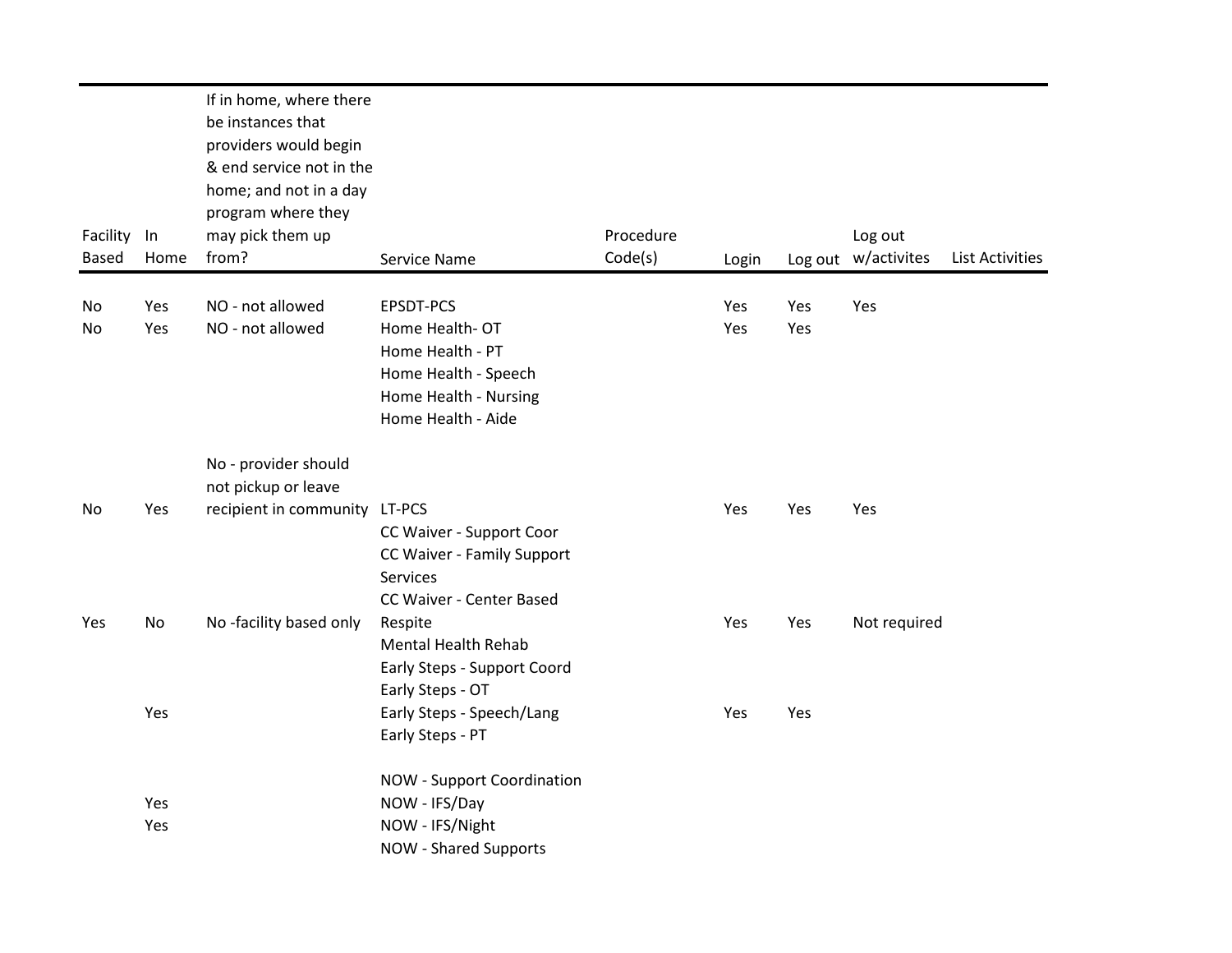| Yes | No         |                                          | No-facility based only NOW - Center Based Respite | Yes | Yes |
|-----|------------|------------------------------------------|---------------------------------------------------|-----|-----|
|     |            | Phone calls are allowed                  |                                                   |     |     |
|     | <b>Yes</b> | & 1 home visit /week                     | NOW - Supported Living                            | Yes | Yes |
|     |            |                                          | NOW - Day Hab                                     |     |     |
|     |            | Validating Time in & out NOW - Supported |                                                   |     |     |
|     |            | only                                     | Employement                                       |     |     |
|     |            |                                          | NOW - Employment related                          |     |     |
|     |            |                                          | <b>Training</b>                                   |     |     |
|     |            |                                          | NOW - Prof Services                               |     |     |
|     |            |                                          | <b>NOW - Skilled Nursing</b>                      |     |     |
|     |            |                                          | NOW - Habilitation                                |     |     |
|     |            |                                          | NOW - Sub Family Care                             |     |     |
|     |            |                                          | NOW - Prevoc                                      |     |     |

| no  | Yes | NO.<br>It would strictly be | <b>Extended Home Health</b>     | Yes        | Yes |
|-----|-----|-----------------------------|---------------------------------|------------|-----|
|     |     | facility or home - not      |                                 |            |     |
| Yes | Yes | both                        | Hospice                         |            |     |
|     |     |                             | LT-PCS                          |            |     |
|     |     |                             | Case Management for all         |            |     |
|     |     |                             | waivers (NOW, CC, EDA, ADHC,    |            |     |
|     |     |                             | Supports Waiver & any new)      |            |     |
|     | Yes | Yes                         | <b>EPSDT Targeted</b>           | <b>Yes</b> | Yes |
|     | Yes | Yes                         | Nurse Family Partner Ship       | Yes        | Yes |
|     | Yes | Yes                         | EarlySteps Support Coord        | <b>Yes</b> | Yes |
|     | Yes | Yes                         | <b>HIV Support Coordination</b> | Yes        | Yes |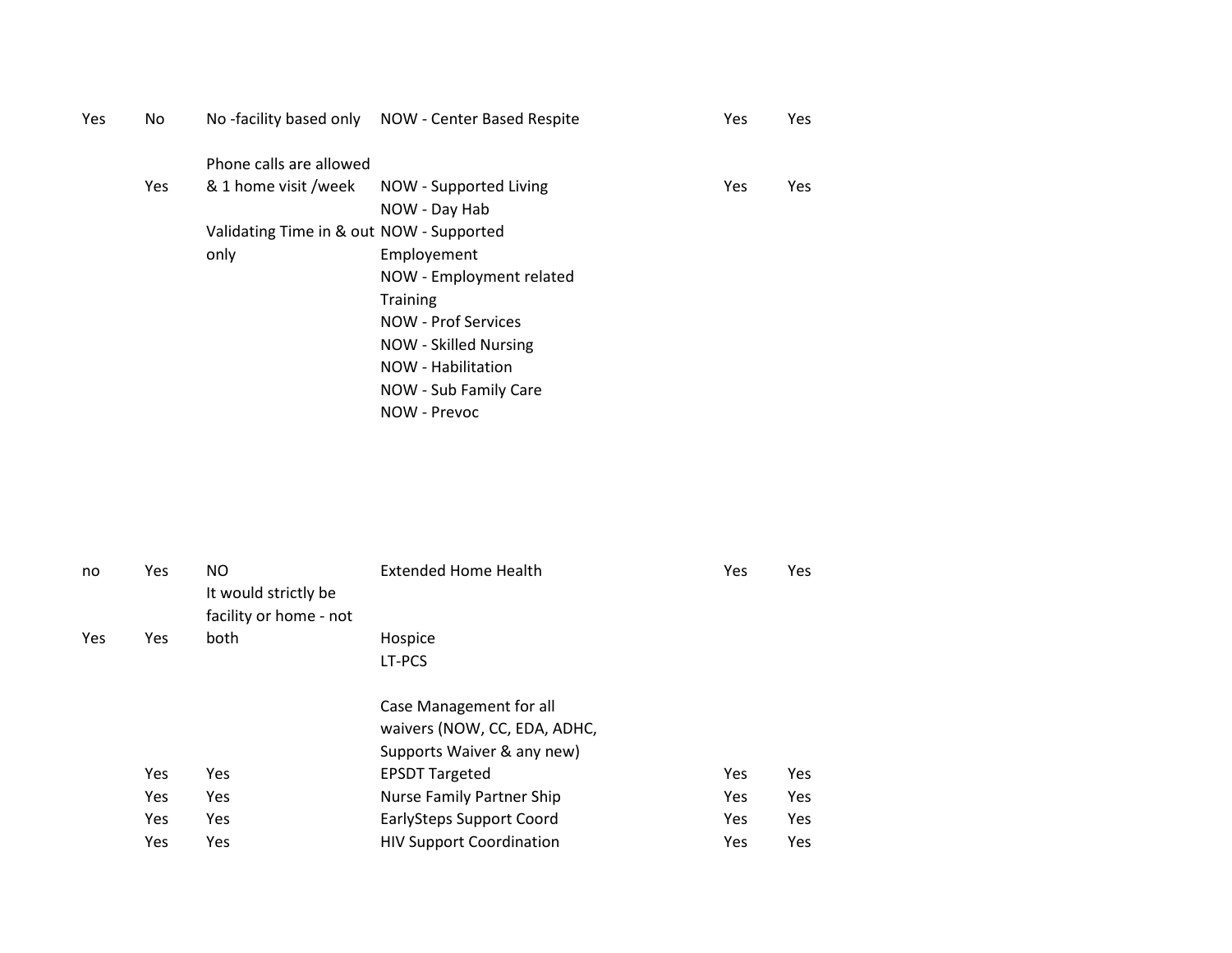|     | Yes | Yes          | <b>EDA Support Coordination</b> | Yes | Yes        |
|-----|-----|--------------|---------------------------------|-----|------------|
|     | Yes |              | <b>EDA Companion</b>            | Yes | Yes        |
| Yes | NO. | Only at ADHC | <b>ADHC</b>                     | ves | <b>ves</b> |

| Hemodialysis                                                                                                                      |
|-----------------------------------------------------------------------------------------------------------------------------------|
| <b>EPSDT PBS</b>                                                                                                                  |
| Dental Offices                                                                                                                    |
| <b>Family Planning Clinics</b>                                                                                                    |
| <b>FQHC</b>                                                                                                                       |
| <b>RHC</b>                                                                                                                        |
| <b>Metal Health Clinics</b>                                                                                                       |
| Physician                                                                                                                         |
| NOTE: Maybe we can implement some type way that all Medicaid face to face visits can be validated through the card/thumbprint etc |
|                                                                                                                                   |